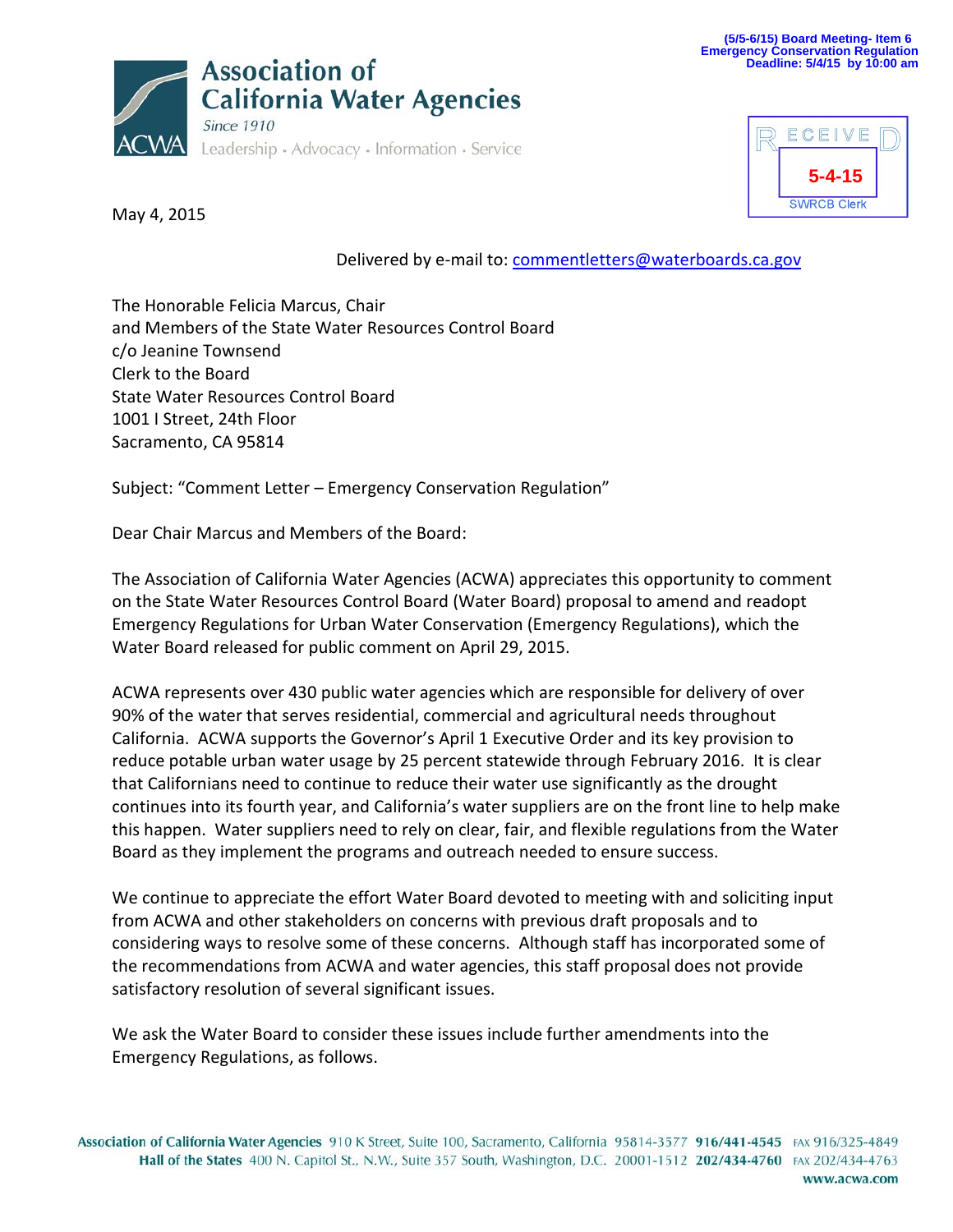The Honorable Felicia Marcus, Chair Page 2 of 6 May 4, 2015

## **Remaining Concerns Associated with the Proposed Emergency Regulations**

### **1. Climate Adjustment**

We appreciate that the Water Board staff considered ACWA's proposed adjustment for climate as presented in detail in our April 22 letter. But, we are disappointed that the proposed Emergency Regulation still does not address this issue, either as we have proposed or by another method. We believe it is important for the integrity of this process that this issue be addressed. Minor adjustments can be made even under the present rushed circumstances to incorporate this important element.

### **Why Climate Adjustment is Necessary**

ACWA agrees with the Water Board that outdoor irrigation in all climate zones should be the primary focus for water use reductions. ACWA agrees that water suppliers with relatively higher residential gallons per capita per day (R-GPCD) numbers should do proportionally more. But, a residential lot of exactly the same size with exactly the same landscape and efficient irrigation technology will require more water for even minimal irrigation in a hot, interior climate zone as compared to in a cooler coastal location. The conservation standard target setting approach should include an objective climate adjustment factor that reduces somewhat the water use reduction required from water suppliers in hotter climate zones that have relatively lower R-GPCDs, while increasing somewhat the water use reduction required from water suppliers in cooler climate zones that have relatively higher R-GPCDs.

### **A Proposed Method**

ACWA's April 22 comment letter presented an objective, science-based method using published information. It is described in Attachment 1. In summary, water supplier service areas are identified by climate zone with reference to a published Evapotranspiration (ETo) map, which indicates relative reference ETo for irrigating turf. Relative average outdoor irrigation water use is normalized to develop a climate adjustment factor for each ET zone. Water supplier R-GPCD is adjusted reflect the percentage that each ET zone was greater than the "normal" climate (assumed to be Zone 3). Water suppliers are then re-ranked by the adjusted R-GPCD. This new ranking list would be used by Water Board staff by applying the proposed 9 tiers (or 18 tiers with 2% intervals as proposed by staff) and assigning conservation standards to meet the overall statewide 25% reduction goal.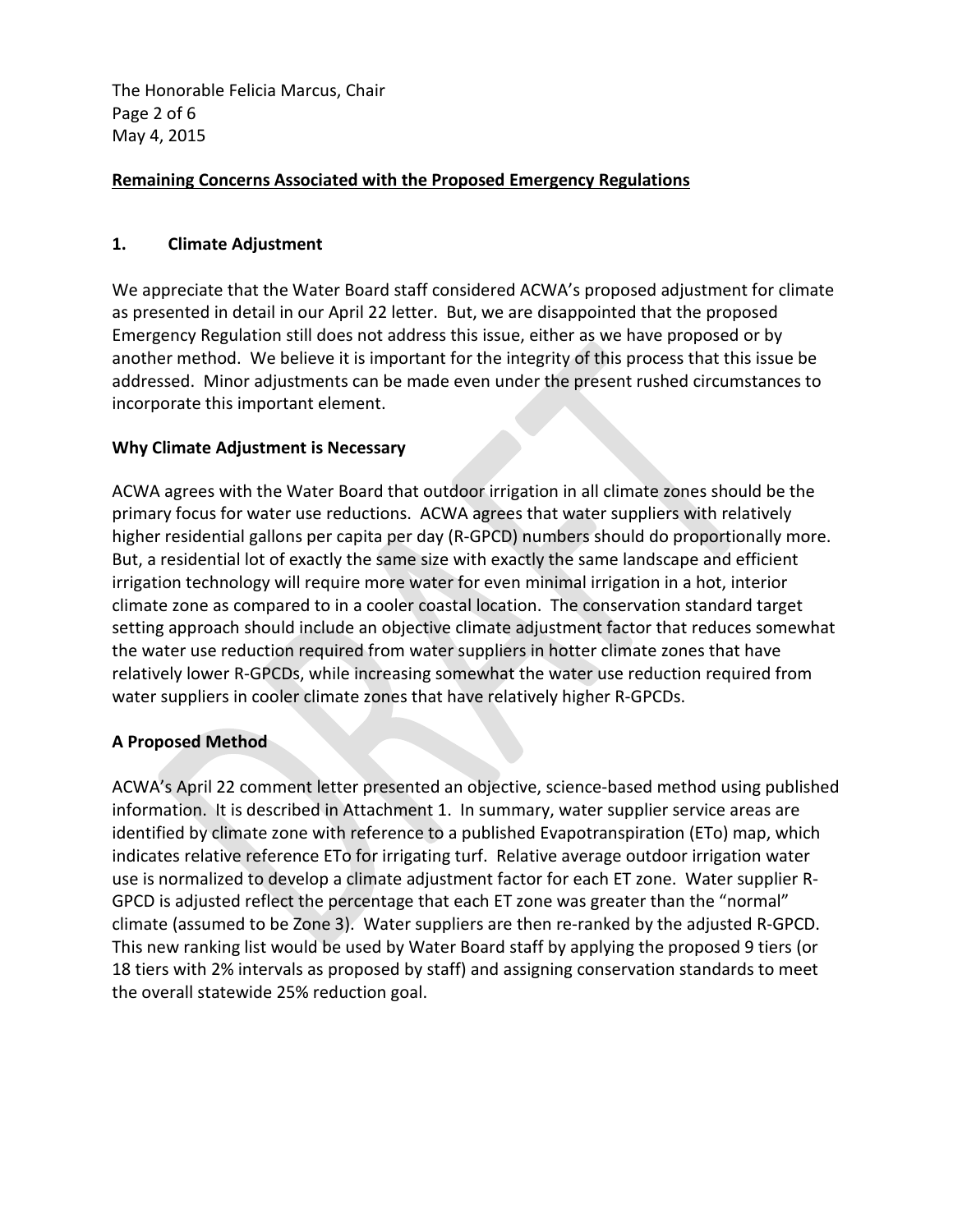The Honorable Felicia Marcus, Chair Page 3 of 6 May 4, 2015

## **Outcomes**

Climate adjustment moves water suppliers relative to each other as a function of their climate zone location. Water suppliers in higher ET zones but with relatively lower R-GPCD receive slightly lower targets, while those in lower ET zones with relatively higher R-GPCD receive slightly higher targets. Water suppliers in higher ET zones and high R-GPCD continue to receive the highest targets, while those in lower ET zones continue to receive lower targets.

We continue to stand ready to assist the Water Board to incorporate climate adjustment into the proposed Emergency Regulation at this time, or to collaborate with the Water Board and water agencies to develop climate adjusted conservation targets that could be included in further revisions of the Emergency Regulation, should that be necessary after February 2016.

### **Recommendation**

Incorporate a climate adjustment factor into the "Urban Water Suppliers and Regulatory Framework Tiers to Achieve 25% Use Reduction" table and amend the Proposed Text of the Emergency Regulation Sec. 865 (c)(3) through (10) to reflect the results.

### **2. Double the Number of Tiers and Use 2% Increments**

The Fact Sheet solicits input on whether the Water Board should double the number of tiers and use 2% increments to reduce the disparity between tier "breakpoints" and smooth the transitions between assigned conservation standard. ACWA supports this proposal.

### **Recommendation**

Revise the "Urban Water Suppliers and Regulatory Framework Tiers to Achieve 25% Use Reduction" table to double the number of tiers and use 2% increments to assign conservation standards, and amend the Proposed Text of the Emergency Regulation Sec. 865 (c)(3) through (10) to reflect the results.

### **3. Reserve Water Supply Exception – Include Groundwater Supply**

ACWA supports the provision in the proposed Emergency Regulation to allow water suppliers that have a reserve supply of surface water, upon demonstration that they meet the eligibility criteria, to be placed in the lower conservation tier. We appreciate that the proposal was amended to replace the precipitation criterion with the 4-year supply criterion. The Fact Sheet solicits input on whether the Water Board should allow water suppliers whose supplies include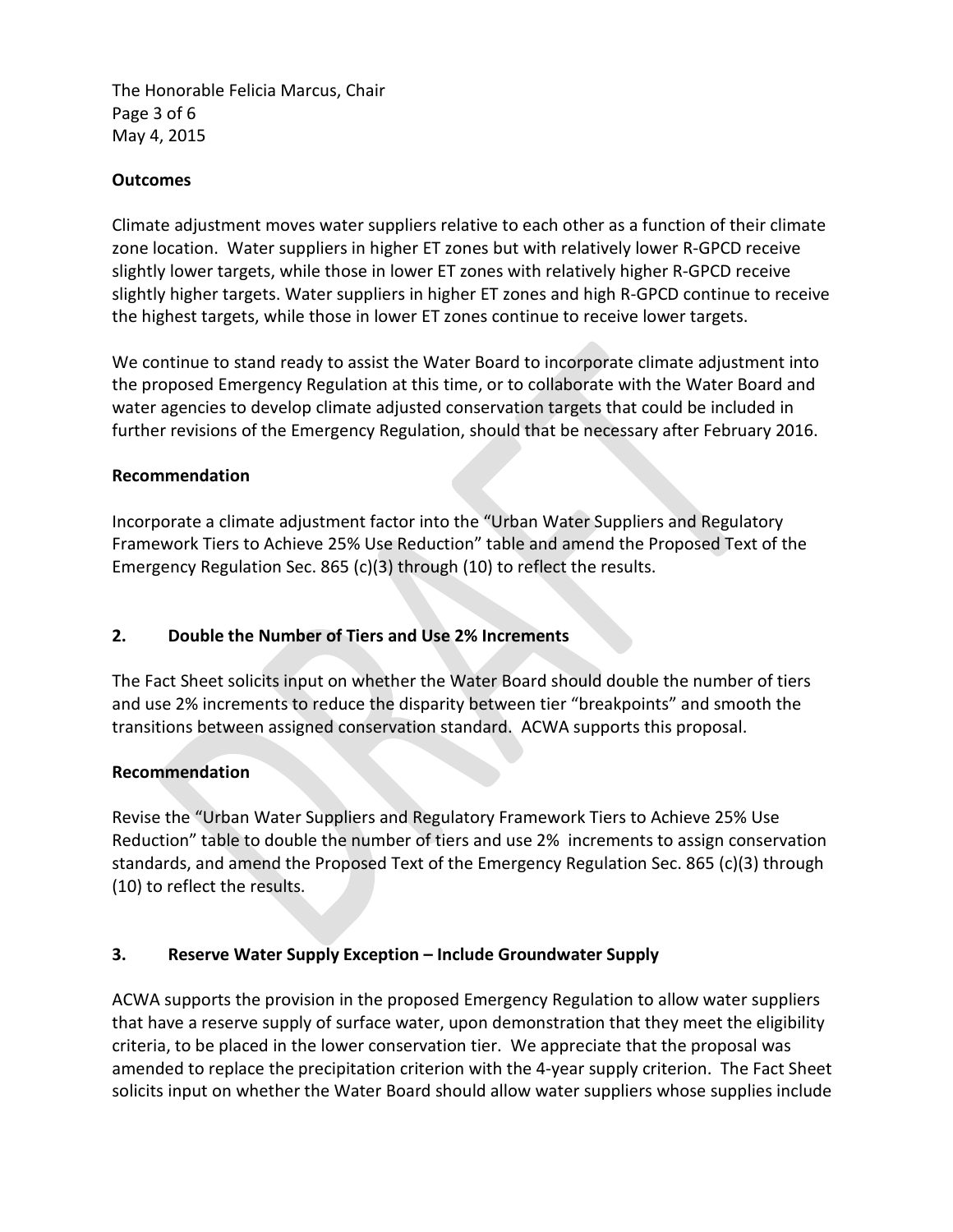The Honorable Felicia Marcus, Chair Page 4 of 6 May 4, 2015

groundwater to apply for inclusion in the lower conservation tier if they can demonstrate that they have 4 years of supply, do not rely on imported water, and their groundwater supplies recharge naturally. ACWA supports this proposal

## **Recommendation**

Amend the proposed Emergency Regulation to include groundwater as a reserve water supply upon showing that a water supplier meets the proposed eligibility criteria, including the 4-year supply criterion, as proposed in the "Fact Sheet."

## **4. Waste and Unreasonable Use of Water**

ACWA recognizes and supports Water Board authority to conduct proceedings "to prevent the waste and unreasonable use of water" under Article X Section 2 of the State Constitution. However we continue to be concerned that the clause "prevent the waste and unreasonable use of water" throughout the proposed Emergency Regulation sets up a presupposition that any failure to achieve the conservation standards, including even procedural failures on the part of water suppliers, becomes a de-facto waste and unreasonable use of water and could provide the basis for proceeding against the water rights of those agencies. ACWA supports deleting this language or clarifying in the record the Water Board's intent.

### **Recommendation**

Delete "to prevent the waste and unreasonable use of water" throughout the proposed Emergency Regulation, or add language in the record clarifying the Water Board's intent.

# **5. Exception Process**

ACWA continues to believe that the Water Board should include in the Proposed Emergency Regulation an "Exception Process" to allow water suppliers to present to the Water Board specific information and evidence supporting needed adjustments to address extenuating circumstances or unreasonable local impacts. Merely committing the Water Board to using its "prosecutorial discretion" judiciously does not provide the transparency and due process that would be afforded by a formal exception process.

An example of "extenuating circumstances" might be where a relatively small water supplier has a relatively large state agency water customer (such as a prison, highway or office complex) that consumes a substantial proportion of the water suppliers' production but which has not reduced its water use despite local demands and state policy direction. Another example may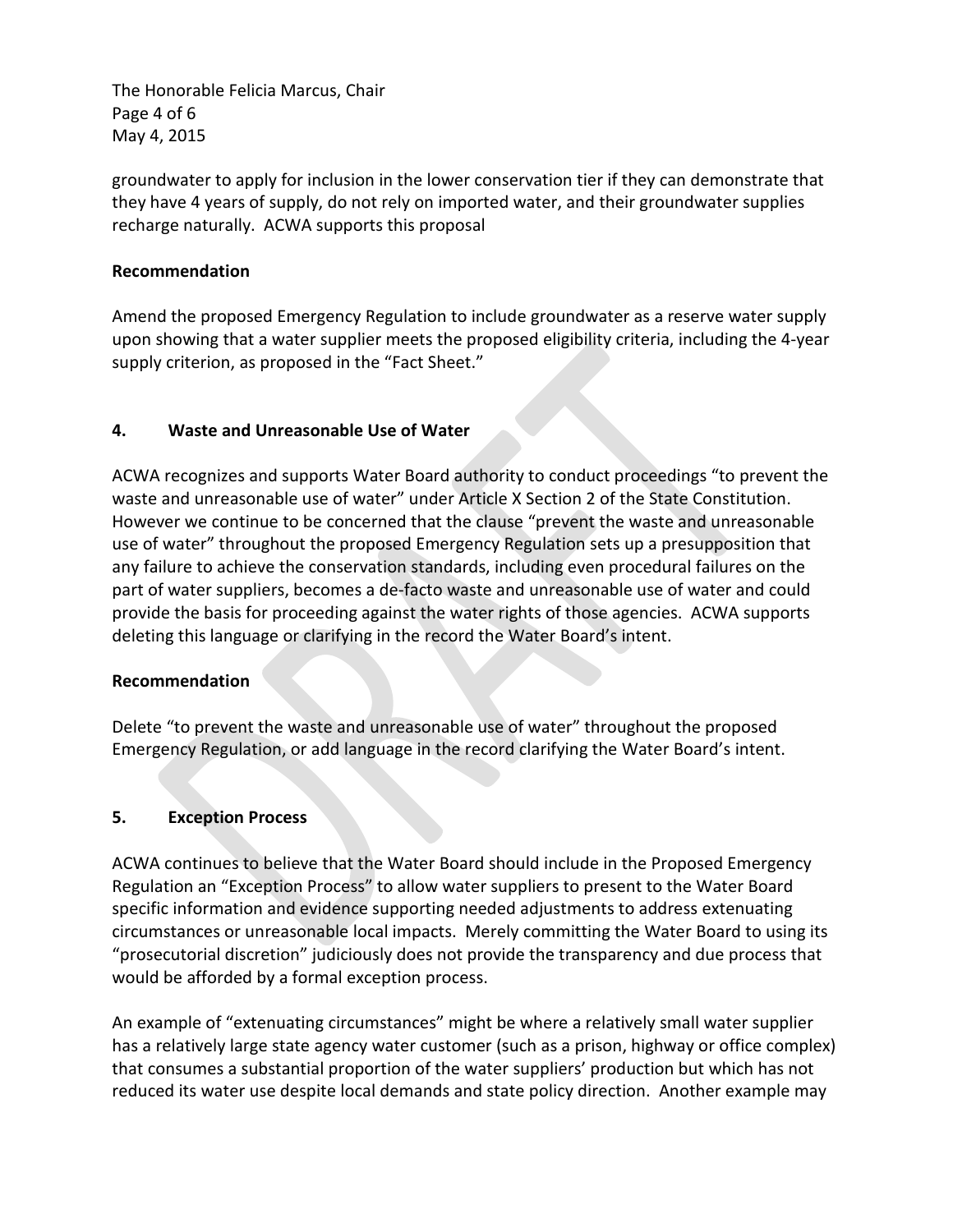The Honorable Felicia Marcus, Chair Page 5 of 6 May 4, 2015

be a situation in which local health and safety conditions are triggered. The "exception process" could require water suppliers to disclose proposed actions that would partially mitigate effects on overall water use reductions.

## **Recommendation**

Add language to the Proposed Text of the Emergency Regulation to provide for an administrative process where the Executive Director or his designee may issue exceptions to address specific hardship situations on a case-by-case basis, based on evidence submitted by water suppliers.

# **6. Credit for New Local Supplies**

ACWA continues to believe that the proposed Emergency Regulation should including an incentive for bringing new local potable reuse or desalination supplies on-line during its effective period. A credit for additions to total potable water production to proportionally reduce the conservation standard will help demonstrate to local rate-payers the wisdom of developing a diverse water supply portfolio.

### **Recommendation**

Add the following language to the Proposed Text of the Emergency Regulation:

"Each urban supplier that adds a new drought-proof supply, such as potable reuse, seawater desalination, or other drought-proof potable water supplies may deduct the amount of water produced by the drought-proof supply from its total potable water production to meet the economic demands of the commercial, industrial, institutional sectors and agricultural use that is not excluded under section 865(e)."

### **7. Collective Conservation Standard**

ACWA recognizes the administrative challenges presented by including an option for groups of water suppliers to form coalitions to collectively achieve the assigned conservation standard, as proposed in the April 17 Water Board Fact Sheet. We continue to believe this approach could yield valuable results for regional groups and encourage the Water Board to solicit proposals in coming months and consider developing a collective conservation standard option that could be included in further revisions of the Emergency Regulation, should that be necessary after February 2016.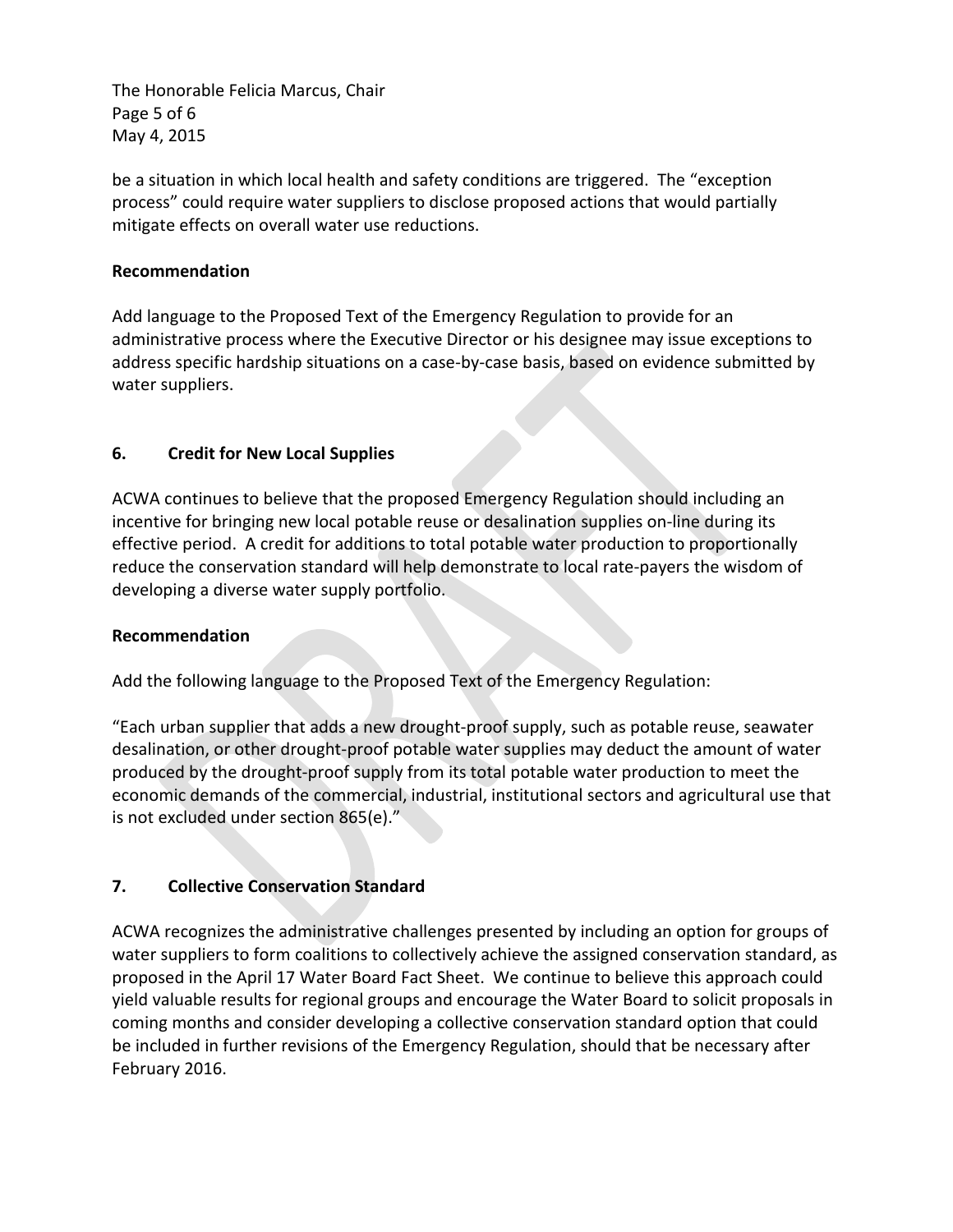The Honorable Felicia Marcus, Chair Page 6 of 6 May 4, 2015

## **8. Standardize Methods**

ACWA appreciates that Water Board staff is continuing to accept and evaluate revisions to water supplier's total production and service area population information. We recognize that further changes may affect water supplier R-GPCD, but they may not be able to affect the assigned conservation standard. However, for future compliance evaluation purposes we continue to advocate further staff guidance to help standardize the methods used to calculate these factors and provide a method to account for bimonthly billing cycles and different numbers of days in each billing cycle.

### **Recommendation**

Establish a process to amend and standardize calculation methods and provide a method to account for bimonthly billing cycles and different numbers of days in each billing cycle. Continually accept and review water supplier data on an on-going basis, subject to adequate supporting documentation.

Thank you for your consideration of these comments. ACWA will continue to work with the Water Board and its staff to assist urban water suppliers and water users to implement the provisions of the Emergency Regulations to help further reduce statewide water use in 2015. If you have any questions, please contact me at **daveb@acwa.com or (916) 441-4545.** 

Sincerely,

David Bolland Special Projects Manager

cc: Mr. Tom Howard, Executive Director Ms. Caren Trgovcich, Chief Deputy Director Mr. Eric Oppenheimer, Director of the State Water Board's Office of Research, Planning and Performance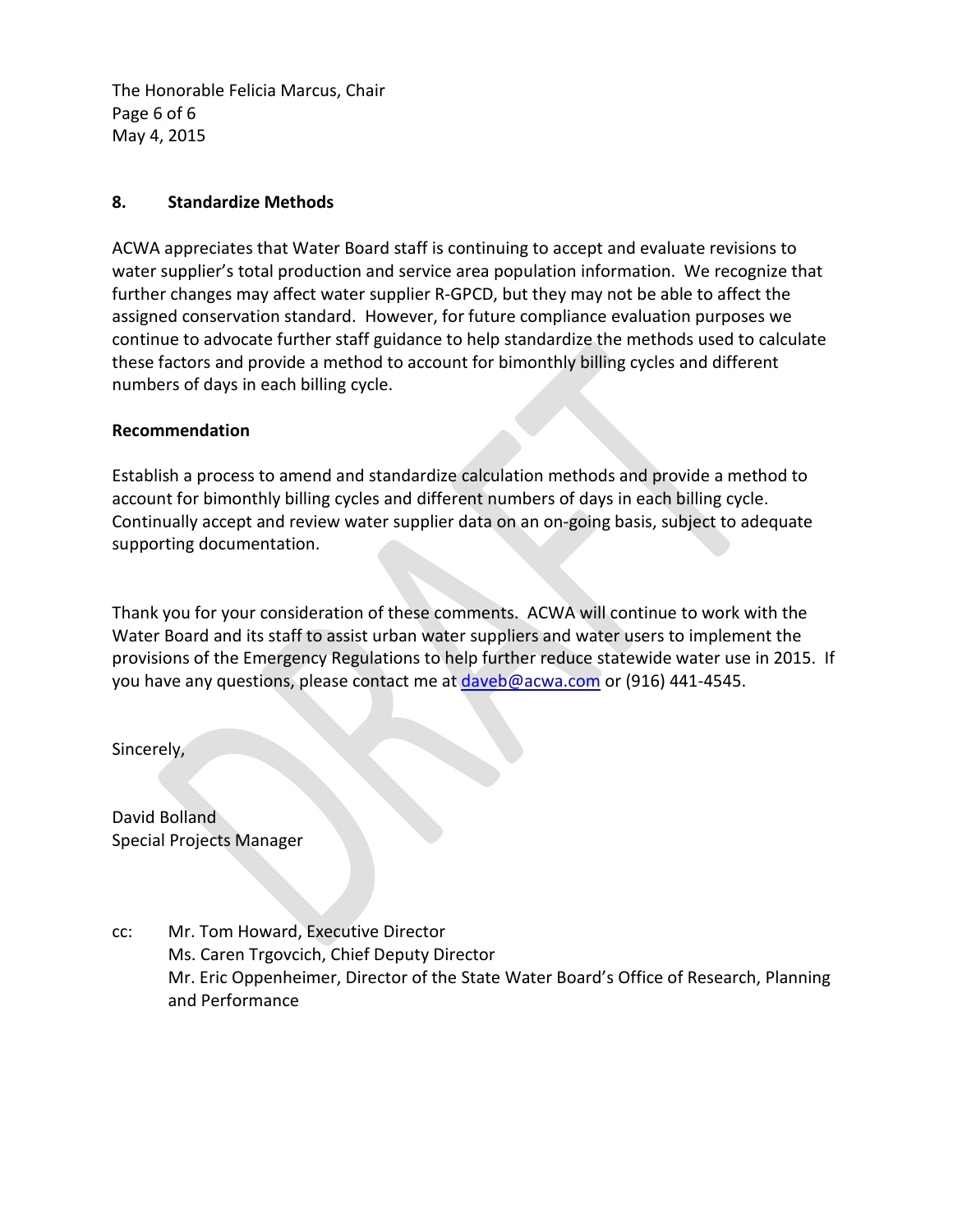#### **Attachment 1**

#### **Approach to evaluating effects of climate on per capita water use**

As has been broadly discussed during the process for developing conservation targets to achieve 25% Statewide water conservation during the current drought conditions, outdoor water use is a key component to achieving such savings. Available data was used to evaluate the potential influence of climate and make recommendations for adjustments to conservation standards. The process is briefly described here.

- 1. A geographical information systems (GIS)-based coverage of reference EvapoTranspiration (ETo) for California was obtained from the California Department of Water Resources (DWR) (see enclosed figure). ETo is a reference used to represent relative climate, because it accounts for local climate parameters independent of soil conditions.
- 2. Monthly average reference ETo was also obtained from DWR for each of the 18 defined zones in California. To be consistent with the current Water Board methodology, reference ETo values for July through September were used for each zone and a weighted average (based on the area of each of the ETo zones) was determined for the three month period for the entire State (see attached table). The weighted average was calculated as 21.36-inches.
- 3. To account for climate variability, it was necessary to attempt to define what could be considered "normal" conditions. Conveniently, DWR's Model Water Efficient Landscape Ordinance uses 70% as an adjustment factor for irrigation efficiency. In reviewing the ETo zone table, Zone 3 is at 70% of the statewide average weighted ETo. As a result, the ETo for Zone 3 of 15.05 was used to define the "normal" climate. Value below normal (Zones 1 and 2) occupy an extremely small area of the State, so no attempt was made to adjust them relative to the "normal" value. The remaining zones were then expressed as percent of the Zone 3 value. The hottest zones, 17 and 18, were 167% of the Zone 3 value indicating the significantly higher demand associated with outdoor landscapes in those areas.
- 4. Next, a coverage of water purveyor boundaries was obtained from DWR. While not complete, this served as a good initial tool to associate water suppliers with ETo zones. For agencies not readily available in the GIS coverage, an internet search was used to locate them and assign them to a ETo zone using the DWR map.
- 5. Each water purveyor was assigned to an ETo zone. From the current R-GPCD from the Water Board, R-GPCDs were adjusted to account for climate zones the had higher reference ETo values. No adjustments were made for zones 1 through 3. Beginning with Zone 4, each R-GPCD was adjusted by first subtracting 55 GPCD (indoor use) from the value. The remaining value was adjusted downward to reflect the percentage that each zone was greater than the "normal" climate. After this calculation, the 55 GPCD was added back to the result for a relative R-GPCD with an ET correction value.
- 6. Water suppliers are ranked by the R-GPCD- ET corrected value. Tiers and intervals are applied to achieve the 25% statewide water use reduction for total water production and conservation standards are assigned by the Water Board.